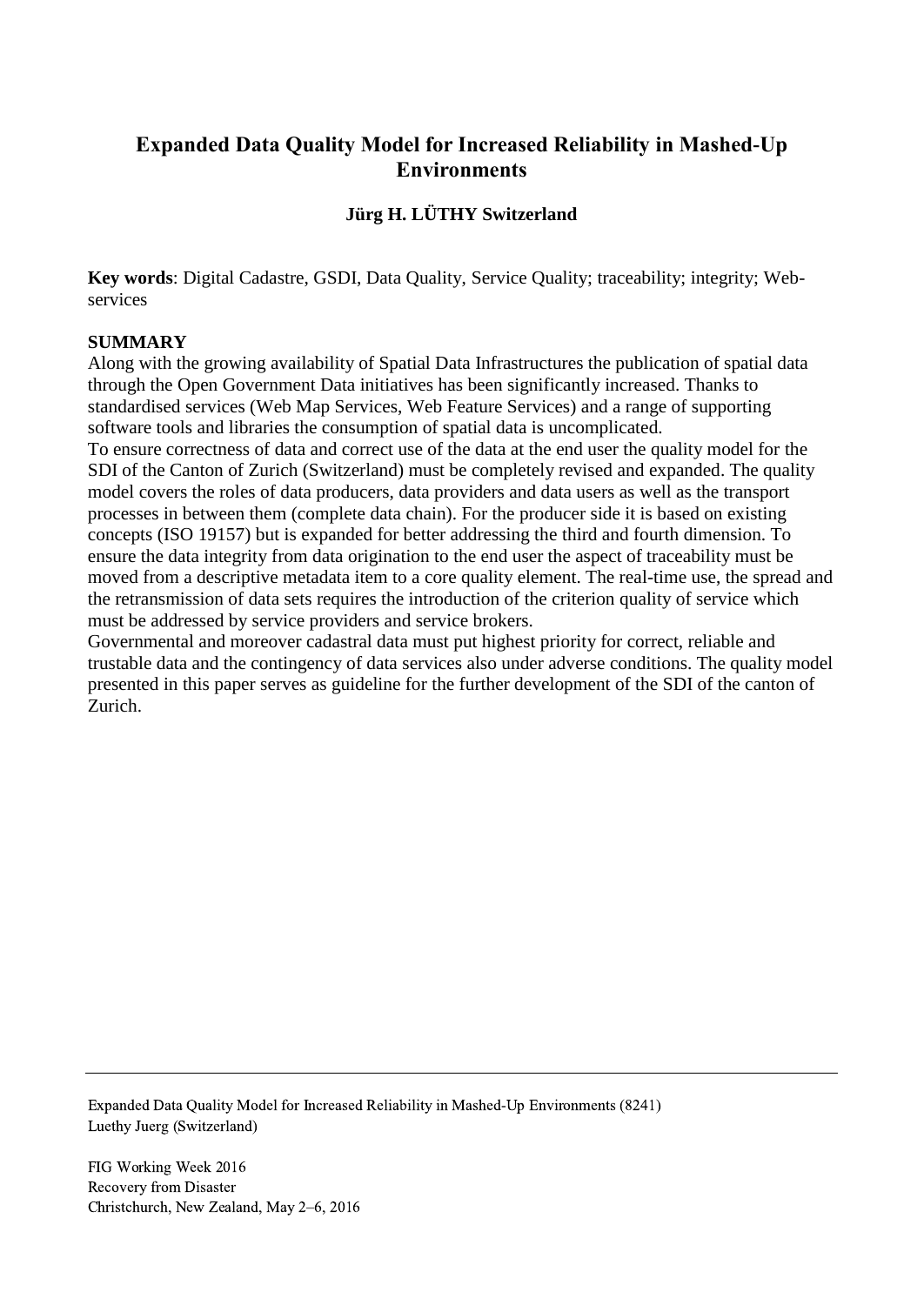# **Expanded Data Quality Model for Increased Reliability in Mashed-Up Environments**

# **Jürg H. LÜTHY Switzerland**

### **1. INTRODUCTION**

The aspect of quality in the context of spatial data has been discussed for more than 20 years. In 1988 the National Committee for Digital Cartographic Data Standards published a first standard for digital cartographic data. Since then various standardization organisations and authors published proposals for the description of quality parameters for spatial data (cf Lüthy 2008, ISO 19157:2013).

Due to the shift in use of spatial data – from single sourced digital maps over Spatial Data Infrastructures (SDI) to mash-ups on a mobile device – the quality model focused on the data set itself is no longer adequate in such an environment (Lüthy et al. 2015). Along with the growing availability of SDI the publication of spatial data through the Open Government Data initiatives has been significantly increased. Thanks to standardised services (Web Map Services, Web Feature Services) and a range of supporting software tools and libraries the consumption of spatial data is uncomplicated. But in many cases the consumer of data is neither aware of the data source and its quality nor of the service provider and its service reliability. This tendency is amplified with growing data distribution through mash-ups and integration services. Data sets may be used therefore for purposes for which they are not made for and wrong decisions may be taken. On the other side, data providers becoming also more and more decoupled from the consumer side not knowing how their data is being used. An expansion of the quality model for the modern use of spatial data is therefore appropriate.

### **1.1 About the term quality**

The term quality plays a central role in this paper which requires a common understanding. In common speech the term is used non-judgmental to describe the behaviour of a product or a sevices and evaluating the class of a product. In ISO 9000 the term "quality" is defined as the degree to which a set of inherent characteristics fulfils the requirements (ISO 9000:2015). The description of the quality of a product is therefore tightly coupled with the purpose (fitness for use). Before the quality of a product can be assessed it is necessary to elaborate the requirements and specifications. This tight link can be seen in the ISO Standard Data Product Specification (ISO 19131:2007).

### **1.2 Data chain**

The need for an expanded quality model can also be explained by comparing the data chain according to ISO 19157 and nowadays use of data. In [Figure 1](#page-2-0) the relatively short and simple data chain in the traditional approach is given. Moreover only a limited number of actors are involved. One of the key elements for such a data set is the common understanding of the abstraction process

Expanded Data Quality Model for Increased Reliability in Mashed-Up Environments (8241) Luethy Juerg (Switzerland)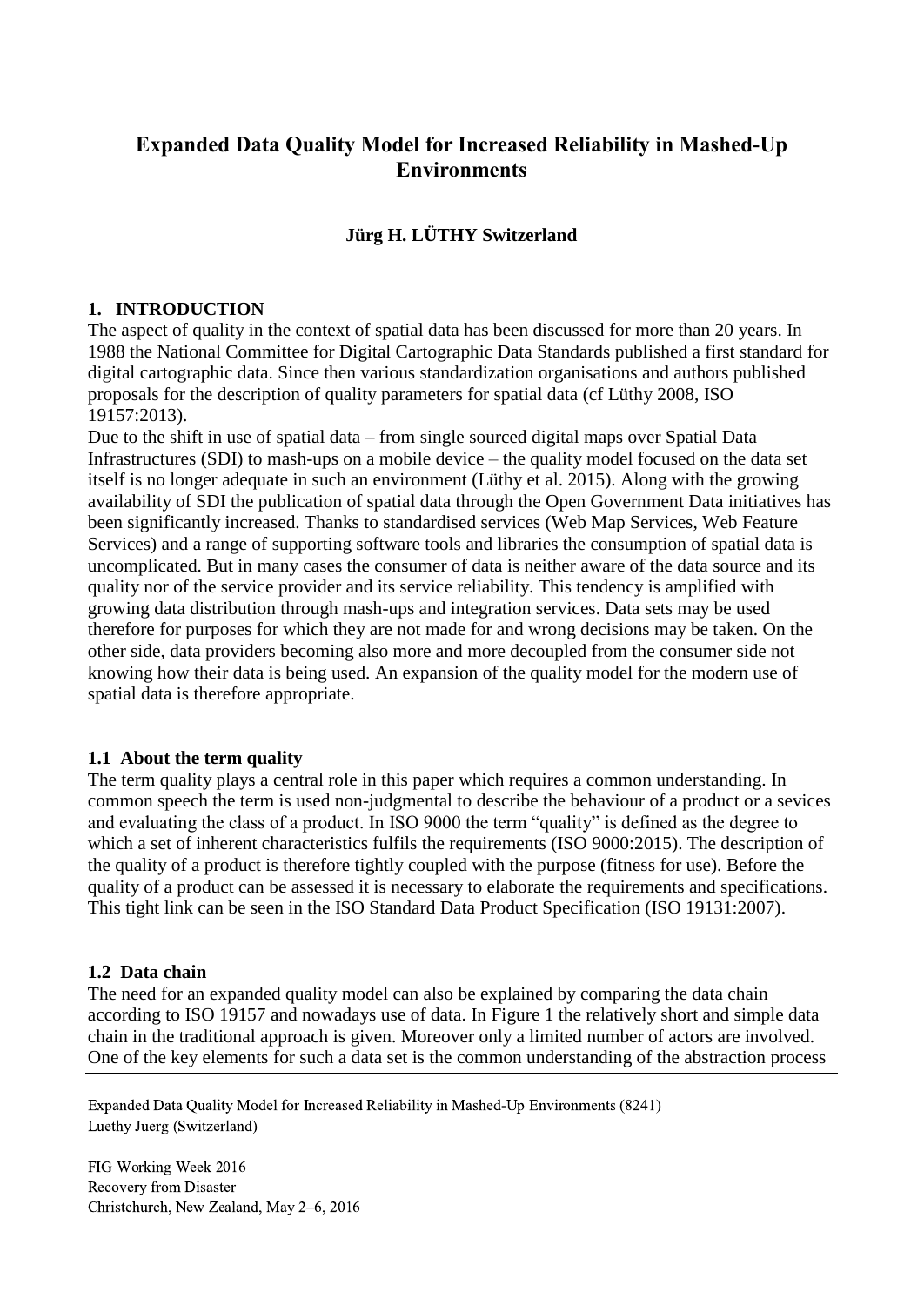when transforming real world objects into database features to meet the user requirement. Deviations in data models or feature capturing might lead to errors in data usage, especially when no or only limited metadata are published together with the data. In general it can be seen that the data provision and data usage are in a close context so that semantic differences and misinterpretation are rare.



# <span id="page-2-0"></span>**Figure 1 Data chain according to ISO 19157**

For the expanded quality model a more complex data chain is taken as a basis. The quality model covers the roles of data producers, data providers and data users as well as the transformation and transport processes in between them. In general the chain between user need and data set is the same. In the SDI data sets are often not published in total but are tailored according to user's needs (step filtering and portrayal in [Figure 2\)](#page-2-1). Mistakes made in this process are not yet covered in a model and furthermore the black-boxing of such tasks makes the quality control difficult. The technical provision of WebServies is often with other organisations than the data team as different domain knowledge is required. The concepts for quality of service as required by European Commission (2007) suits the technical aspects of the provisioning (process quality) but does not address the result aspects (data quality).

Further downstream a service broker may bundles streams from different service providers to provide a meshed-up information package which is supposed to fulfil a customer requirement at the consumer side. Hence a service broker is acting as a kind of data originator. Such combination can theoretically be nested several times but in practical terms the performance of such architecture degrades quickly. Yet, the environment in which the data is used may be completely different to the original purpose of the data set.

The end user has eventually access to a multi-sourced and multi-processed information bundle about which nowadays very little quality information is provided. The missing availability of metadata is probably one of the reasons why users often trust blindly the map displayed on the smart phone. Since metadata are not easy to read and understand and because the users are often disgusted by the terms of use it should be considered that the data provider monitors the appropriate usage of its data sets.



<span id="page-2-1"></span>

Expanded Data Quality Model for Increased Reliability in Mashed-Up Environments (8241) Luethy Juerg (Switzerland)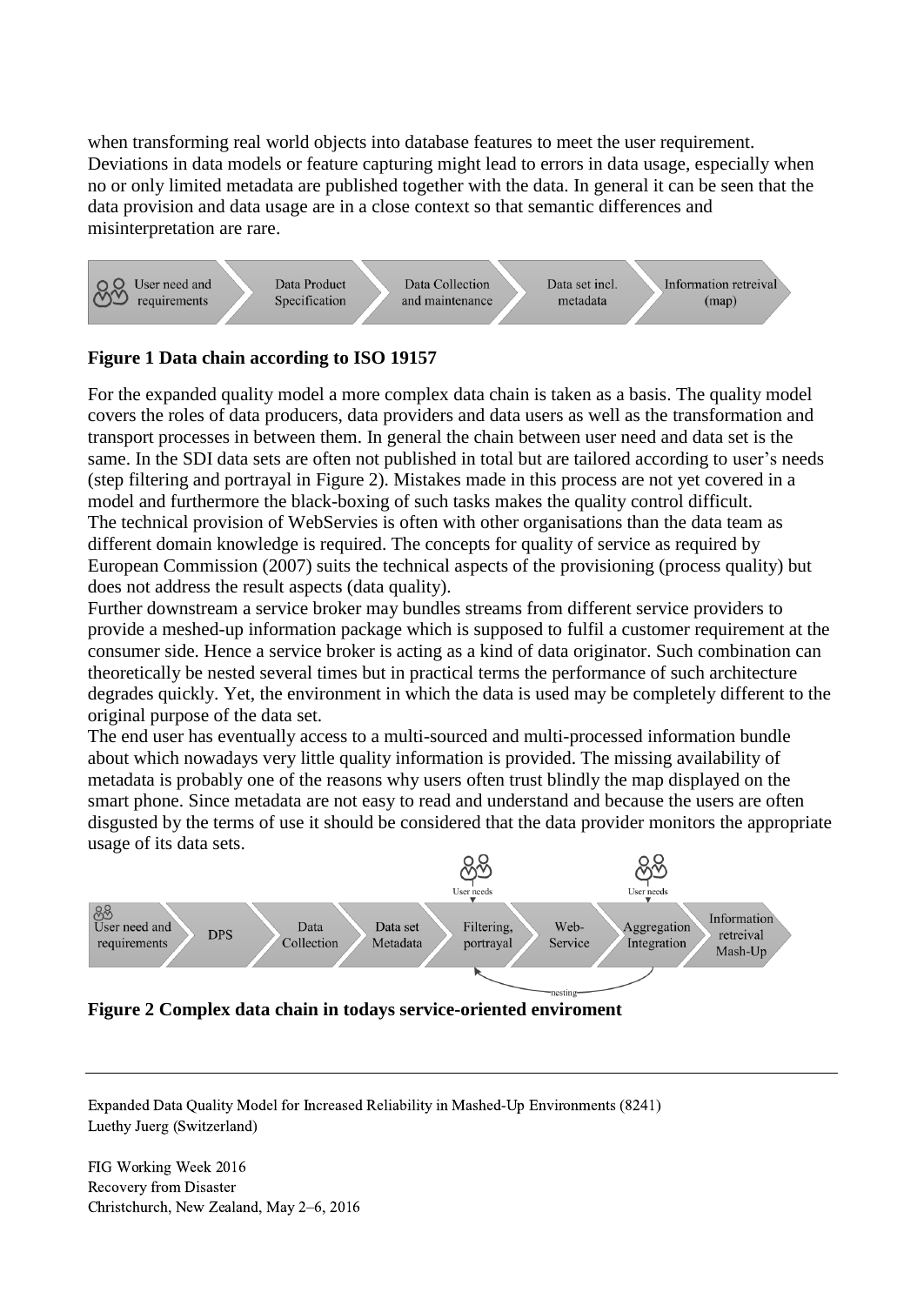# **2. QUALITY MODEL IN FOR A MASHED-UP ENVIRONMENT**

To ensure correctness of data and correct use of the data at the end user the quality model for the SDI of the Canton of Zurich (Switzerland) must be completely revised. The developed quality model is built up on the main elements in the data chain as introduced in the previous chapter (see also [Figure 3\)](#page-3-0). It covers the roles of data producers, data providers and data users as well as the transport processes in between them (complete data chain). To join the links tighter the overarching quality elements traceability and integrity will be used in each part. The criterion traceability requires that for each object the rational and the history of a feature must be documented. For a data driven community the entire data chain, from origination to the end use must be better controlled. Traceability of information is in domains with high safety requirements like aviation an importance topic (Eurocontrol 2007). Traceability must be achieved on a data level (i.e. supporting documentation for a feature) but also on a configuration level (i.e. documentation of data model, feature capture rules, presentation model). Integrity means that data item (spatial, textual and relation information) is not lost or altered since the data origination or authorised amendment. The amendment can be a persistent change of value or a temporary presentation of a data item through filtering, aggregation and portrayal.

In the following sections the component of the quality model will be described in more details.



<span id="page-3-0"></span>**Figure 3 Quality Model related to the main data processes**

# **2.1 Data Product Specification**

The basis of the quality model is the Data Product Specification (DPS) where the representation of the real world in the spatial data set is defined. The tasks of deriving these requirements are

Expanded Data Quality Model for Increased Reliability in Mashed-Up Environments (8241) Luethy Juerg (Switzerland)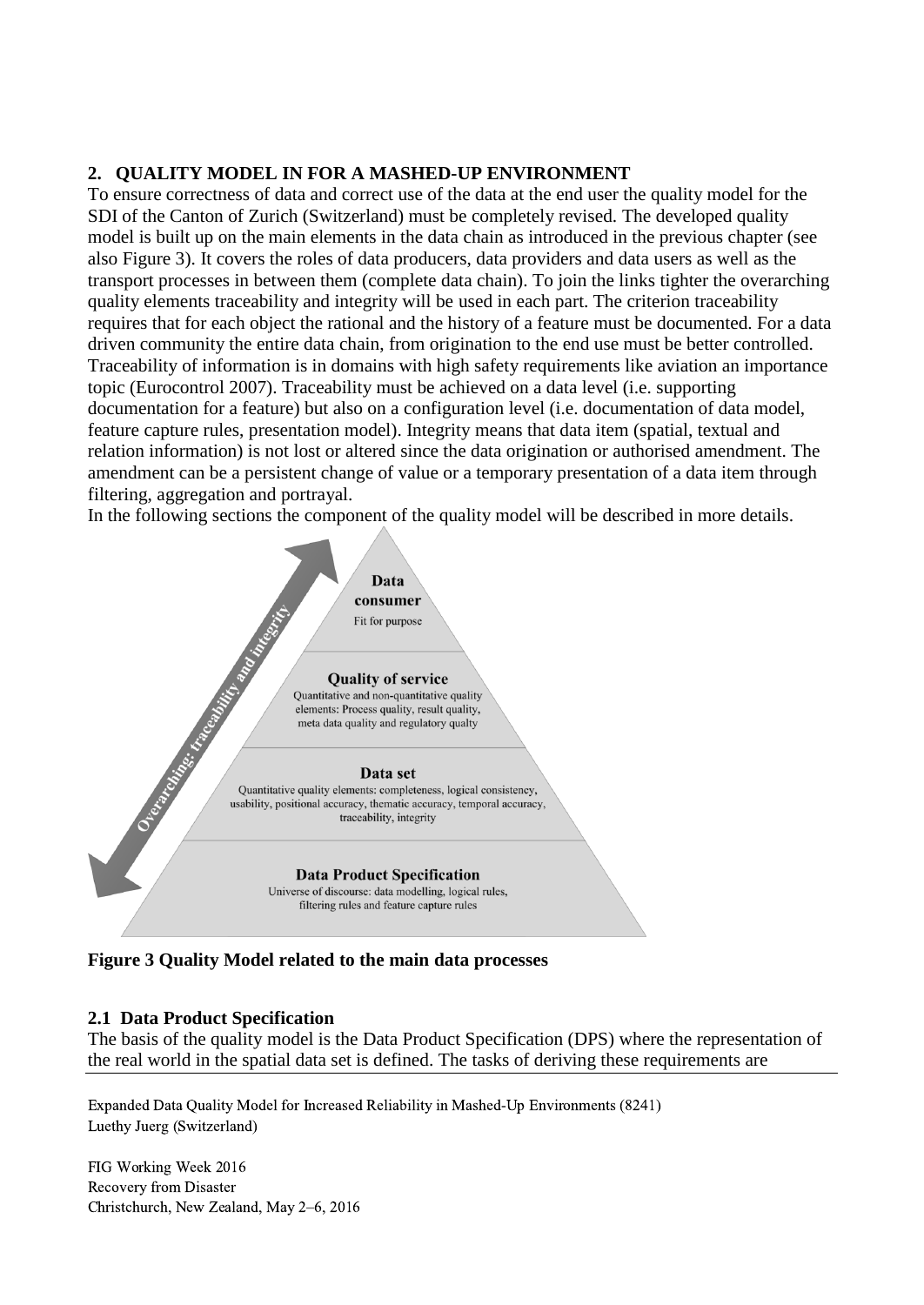described below. Since the DPS are the starting point for all further activities it is considered indispensable to provide a complete, consistent, comprehensible and unambiguous set of specifications. As the DPS are often related to historical maps or data sets they cannot encompass the entirety of today's usage. The DPS can ensure that the gathered and maintained information fulfil the users requirement for the particular data set.

The core structure and content of the DPS can be taken from ISO 19131. This standard covers all relevant aspects for describing a data set are. With respect to the use of the specified data set in an open environment the data modelling seems to be of primary importance.

Data modelling is the process in which real world objects are analysed by their importance for a *particular* data set (or application) and the dependencies between the objects. Data modelling is often mistaken for the process where a logical database model is derived. Data modelling is much more than that. As the name implies, modelling has something to do with simplification. A (data) model is therefore an abstraction of real world features. Because of limited resources for data processing, data storage and because of the associated costs for data collection and maintenance, the goal of data modelling is to filter those real world properties which are deemed to be necessary. The relevance of a property strongly depends only on its intended use. In the abstraction process the following tasks can be distinguished:

Data modelling. The "thematic" abstraction defines which properties of a real world feature are important to know and how they are related. Whenever possible domain ranges or enumerations should be part of the database model.

Sample: For an obstacle database the location, the height and the presence of marking of a TV tower are relevant information for the aviation domain. The fact that there is a restaurant and an observation platform has no importance for an obstacle database (but for a tourist guide).

- Logical rules. In addition to the database model further logical rules for the guarantee of data consistency and integrity such as reference systems, data quality, data maintenance, delivery format and metadata catalogue must be defined. Sample : In Inspire the coordinate reference system for compound 3D coordinates shall be

expressed in ETRS89 on GRS80 (2D) and European Vertical Reference System (height)

- Filtering rules. The "filtering" abstraction sets the minimum conditions which an object has to fulfil in order to be regarded as a feature worth capturing in the data product. The filtering rules also contain the requested area of coverage.

Sample: only areas bigger than 1.000 m2 are considered to be a forest. Smaller wooded areas are ignored.

Feature capture rules. The "mapping" abstraction finally defines how the properties of an object (spatial and non-spatial) must be mapped into the data model. Sample: The TV tower might be captured in 2D as a point, as a point with a diameter or as a circular surface. The height could be captured as top and base elevation or as 3D geometry.

The presented abstraction processes result in holistic data product specifications (or requirements). The degree of abstraction and the tolerance for simplification have a big impact not only on the costs for data capturing and maintenance but also on the usability of the data set. Where thresholds are too high, a data set might become unusable for a certain application. If no traceable rules for the abstraction process are available or if different data providers use different rules, an end user has no

Expanded Data Quality Model for Increased Reliability in Mashed-Up Environments (8241) Luethy Juerg (Switzerland)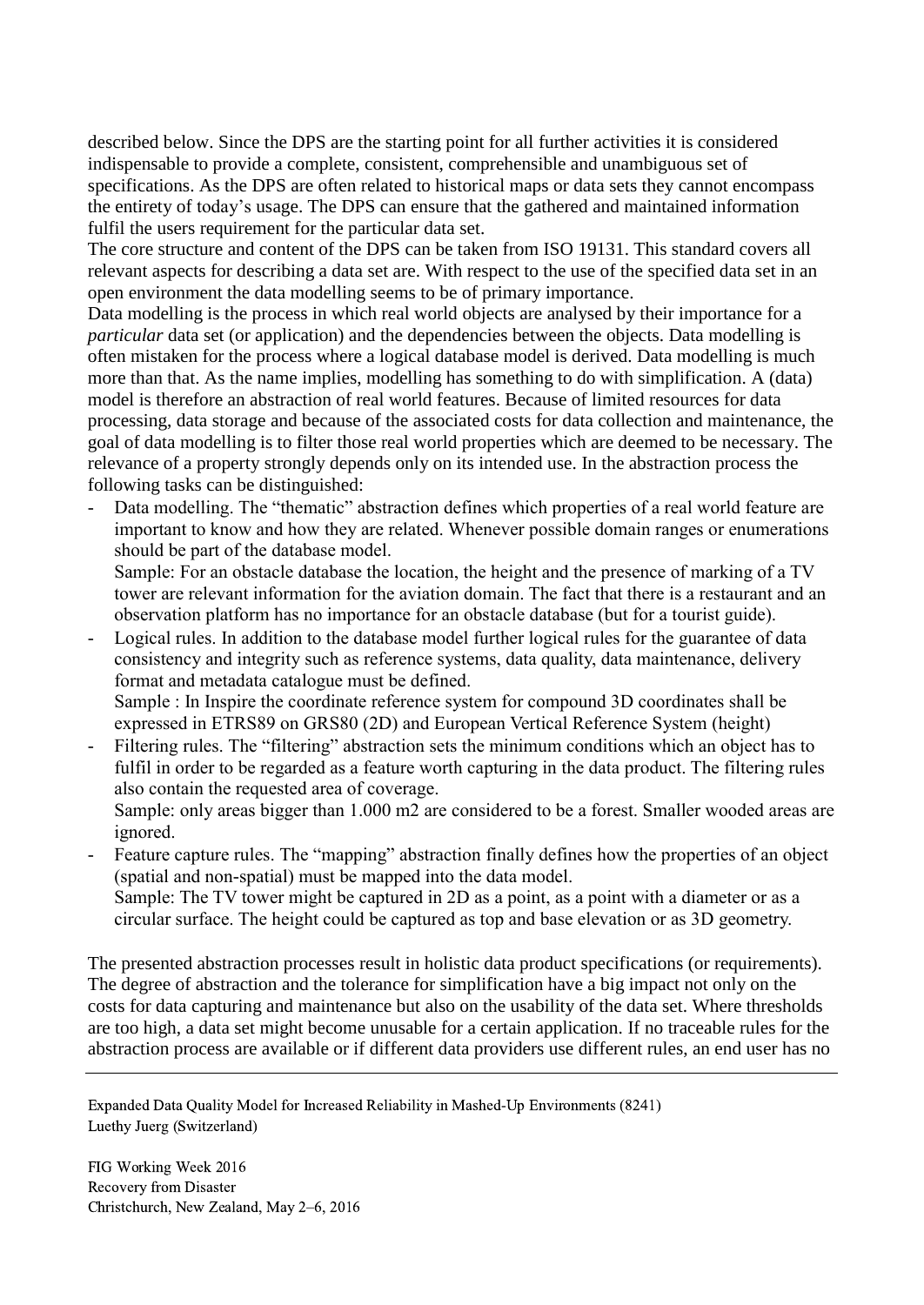possibility to find out whether a data set matches his demands or not. Since the elaboration of the DPS is done before the data collection, integrity is not yet of major relevance. But as the DPS may contain specifications for presentations it is beneficial for the long-term use when such rules are defined at an early stage. They can serve downstream as binding specifications for the creation of a web service (see section [2.3.2\)](#page-8-0).

## **2.2 Quality of a spatial data set**

The elements used for specifying and documenting the quality of a data set are based on the ISO 19157 standard. To better account the  $3<sup>rd</sup>$  and  $4<sup>th</sup>$  dimension in spatial data the relevance of the elements temporal accuracy and logical consistency will grow and are expanded therefore. As additional elements traceability and integrity are included on a data item and data set level as well. As the content of ISO19157 should be known only the deviations are discussed here. Logical consistency is the degree of adherence to logical rules of data structure, attribution and relationships. For 3D data sets the topological rules will be much more comprehensive compared to 2D geometry. The definitions and rules for a 3D topology are based on Brugman (Brugman et al. 2011). Also for the correct representation in the fourth dimension the logical consistency plays a central role: for each point in time a valid topological state must be defined. In most cases a state attribute (planned, in use, out of service, dismantled) must be given for each feature in order to support the entire life cycle. A temporality model where all features are temporal with start of life and end of life but where also every features change over time should be considered for effective validation of the topological consistency requirement. Having such attributes for a feature defined it is obvious that the temporal accuracy, i.e. the accuracy of the temporal attributes and temporal relationships of features becomes important. For some data sets it must also be considered that not only the timestamp but also the temporal reference must be given for each change. Where a temporality model is implemented the traceability over the life span of an object can be easier achieved.

At this stage of the process chain the integrity of a data item should be uncomplicated since databases will provide it. Where data exchange is needed in the data collection (survey sensor to database or external data originators) it is suggested to transfer it in an electronic format and to protect it against loss or alteration by the application of a data integrity protection like a cyclic redundancy check (CRC).

The benefit of comprehensive quality requirements can only be fully achieved if acceptable conformance quality levels and appropriate test methods have been defined. Instead of "1 m vertical accuracy" it is better to define "95 % of all values shall have a vertical difference of not more than 1 m compared to ground control points".

To comply with the quality requirements appropriate processes have to be set up. They are based on feature capture rules but should also address the quality requirement in the corresponding process step. With the practical implementation it turns sometimes out that some assumptions and expectations made in the specification phase cannot be fulfilled: the notification process may is not so good to achieve the completeness requirement. It is recommended to review the DPS and the implementation processes after a trial period to ensure that the data set complies with the DPS.

Expanded Data Quality Model for Increased Reliability in Mashed-Up Environments (8241) Luethy Juerg (Switzerland)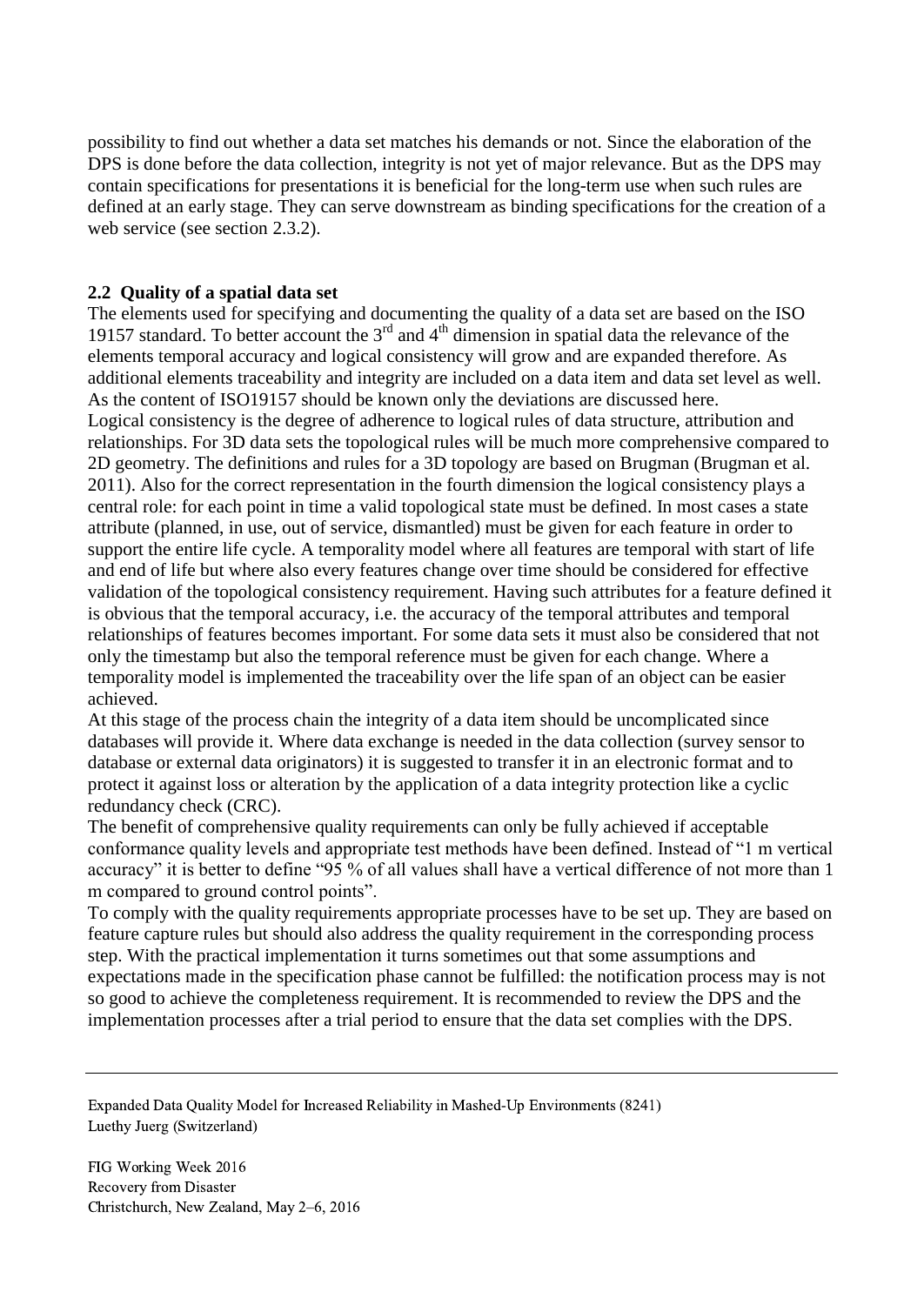# **2.3 Quality of service**

As the outcome of the two basic principles a spatial data sets according to DPS and technical requirements is available for use. Data can be consumed from the same organisation which is responsible for the data collection. The broad demand for digital data sets comes often from outside users which satisfied by a SDI through Web services like Web Map Services (WMS) and Web Feature Services (WFS) respectively. The availability of a particular data set, its product specification as well as its quality level can also be provided via the Internet, more specifically via a Catalogue Services for Web (CSW) relying on the Meta Data catalogue according to ISO 19115. The provision of data through Web services requires the introduction of the element service quality. Although the importance of geographic Web services is well-established, their quality is often questionable. Moreover, the issue of geospatial data quality has an important role for the adoption of certain geographic Web services (Medeiros, 2009). There are several proposals for the definition of the quality of service (QoS) like W3C standards organisation (W3C, 2003) or the Inspire team (European Commission 2007). Both approaches are focussed on data delivery infrastructure but less on the data consumer and not addressing the separation between service provider with a detailed knowledge about the data sets and the data user with potentially little knowledge. Hence the QoS must be expanded compared to the Inspire directive. The quality factor model as propose by Wu (Wu et al. 2011) is a promising approach because its hierarchy and flexibility.

The proposed QoS model is built up on the following four factors (see [Figure 4\)](#page-7-0): process quality (technical basis), result quality (delivered data), metadata quality (correct description of the data content) and regulatory quality (fitness for use). Service quality must be addressed by service providers and service brokers.

Expanded Data Quality Model for Increased Reliability in Mashed-Up Environments (8241) Luethy Juerg (Switzerland)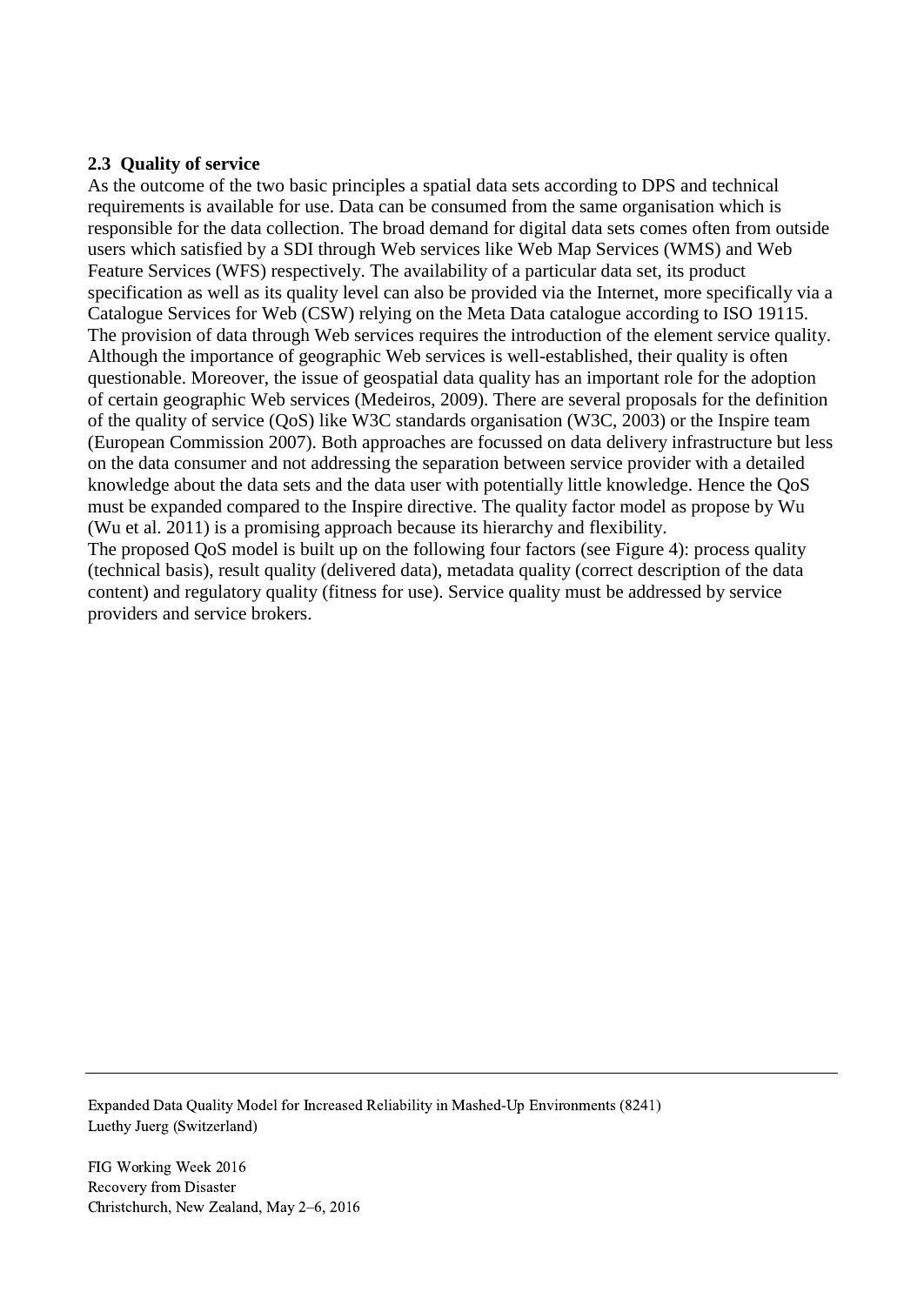

<span id="page-7-0"></span>**Figure 4 Structure of quality of service**

# 2.3.1 Process quality

The performance of a web service is dependent on the combination if infrastructure at the provider side (server, data structure), user side (client, bandwidth) and in between them (network). None of the actors can measure the overall performance of the system because it is affected by the slowest component ("bottleneck"). Within a SDI the performance of the server and network up to the internet access point can be used as a measurable set of requirements. The perceived quality of the service at the user side should be deduced from these requirements in order to give the end user an approximate performance level.

Expanded Data Quality Model for Increased Reliability in Mashed-Up Environments (8241) Luethy Juerg (Switzerland)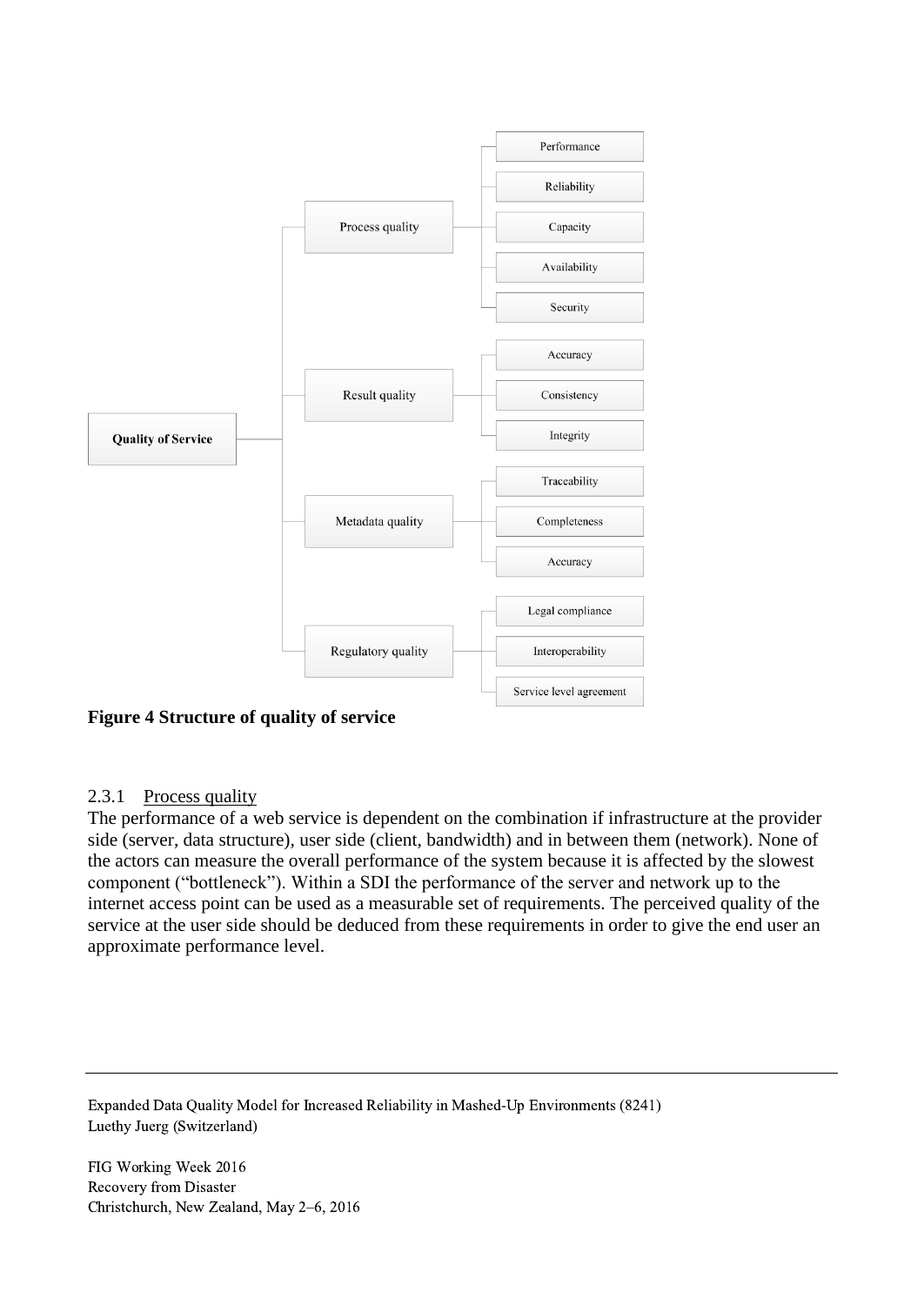Therefore, the quality elements for the process quality are defined as follows (see also European Commission 2007):

- Performance: represents how fast a specified service request can be completed;
- Reliability: represents the ability of a web service to perform its required functions under stated conditions for a specified time interval. The reliability is the overall measure of a web service to maintain its service quality;
- Capacity: is the limit of the number of simultaneous requests which should be provided with guaranteed performance;
- Availability: is the probability that the system is up;
- Security: Web services should be provided with the required security, providing confidentiality and non-repudiation by authenticating the parties involved, encrypting messages, and providing access control.

The security element requires access control and authentication of each single user. Most of the SDI are open to the public which means that any user should with very limited technical barriers get access to data. These contradictory requirements cannot be solved at a general level. The Canton of Zurich follows an open government data strategy (OGD) which requires that data open to the public should not be protected by authentication. Within the OGD strategy also cadastral data, rights, restrictions and responsibility will be published. Such data is sensitive because there are financial implications associated with it. Where no authentication and encrypting are used to protect such information data items may be corrupted on its transport to a user through criminal elements. The above-mentioned CRC algorithm can also be used to allow an end user to control the integrity of the provided information. Separate channels for the publication of public uncritical data, public sensitive data and non-public data (for local administrations) must be built up to address the different security requirements of the data.

### <span id="page-8-0"></span>2.3.2 Result quality

Besides the technical level the provided content has to be correct. In most cases the information published through the SDI are not identical with the originated data set. The data is tailored to different user needs which requires operations on the data like filtering, aggregation and for map services also rendering. According to the concept of a spatially enabled society (Kaufmann et al. 2012) spatial and non-spatial data may be linked together at this stage. Such linking or integration of several sources into one object is beneficial for the end user since holistic information can be provided from one hand. On the other side the process must be handled careful because of potential deviating granularities and because of dependencies to sources outside of the organisation. Due to the heterogeneous user community there are typically no specific requirements available if not already contained in the original DPS. However it is recommended compiling specifications for the different products so that the correctness of a result can be validated. Following elements can be used to describe the result quality:

- Accuracy: is the quality of the algorithms and operations used to derive the information form the source, the integration of several sources for one object and the degree of adherence to the specifications.

Expanded Data Quality Model for Increased Reliability in Mashed-Up Environments (8241) Luethy Juerg (Switzerland)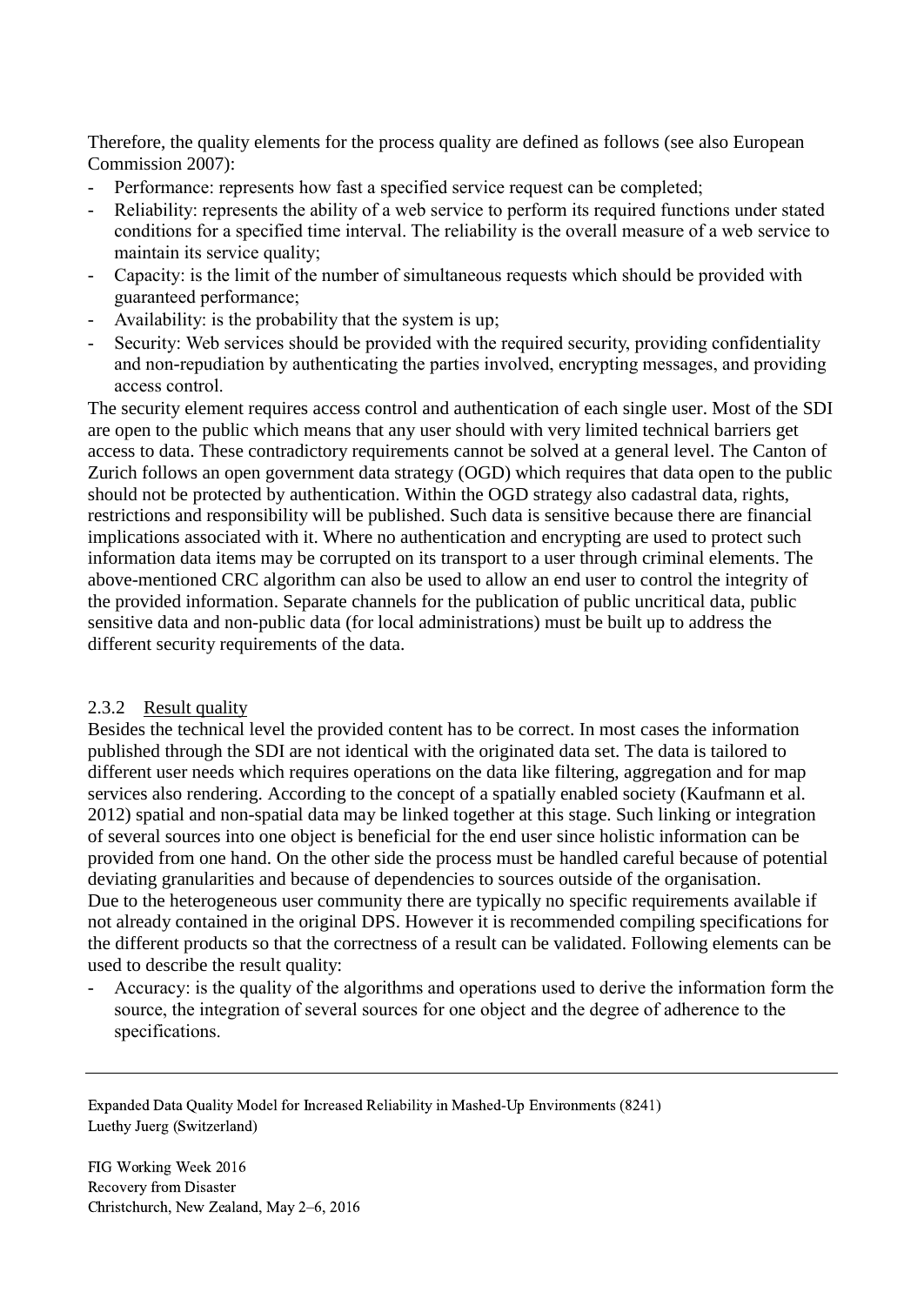- Consistency: A service may be registered in several registries that support different standards and reference models. Transformation between these different reference models may generate inconsistency.
- Integrity: A user must have the possibility to validate the correctness of a transmitted object to ensure that it has not been corrupted during transfer.

## 2.3.3 Metadata quality

The need for metadata varies largely between the different user and applications. For a reliable use of the provided information i.e. when decisions are taken based on external information, it is inevitable to publish metadata about the services. Private users (citizen) are usually not aware of the technical aspects and set higher priority on the availability of an information than on the accuracy of it.

- Accuracy: The metadata must accurately reflect the content of the data set. Metadata must be complete and up to date.
- Traceability: To support the data integrity from data origination to the end user the traceability information must be made available. Some of the lineage information must be provided at the item level, other at the data set / web service level. Because of the massive amount of information which may be necessary for traceability this information may only be made available upon request and are not completely contained in the metadata.
- Consistency: The metadata of the service provider is in a registry. This registered information may not coincide with the actual service. Alternatively, the service is updated while the metadata is not updated.

## 2.3.4 Regulatory quality

Some of the web services of a SDI serve to fulfil a legal mandate. In such cases several requirements may be described besides the abovementioned process and result quality requirements. The regulatory quality requirements are the aspects describing conformance with the rules and the law. They ensure that the technical requirements regarding the interoperability are met like the kind of web service (WMS, WFS etc.) provided and which standard version (WFS 1.1 or WFS 2.0) are supported. The service level agreement (SLA) may also be regarded as a regulatory requirement. The SLA usually contains specifications regarding process quality requirements as described above.

### **2.4 Data consumer**

The simple access to spatial data, the comprehensive standardisation (both on technical level and data content) and the broad selection of tools for querying and visualising spatial data the users often ignores the original purpose for which a data set is collected. The consumers assume that when data are available that they are "correct". The more the data can be represented as a simple map or meaningful visualisation the less it is considered to validate and verify the appropriateness of a data source for a specific usage. The quality of the information according to the previous sections is – unless further operations are applied – unchanged at the user's side, but to ensure that the information is "fit for purpose" some specifications should be compiled against which the data source can be compared (validated).

Expanded Data Quality Model for Increased Reliability in Mashed-Up Environments (8241) Luethy Juerg (Switzerland)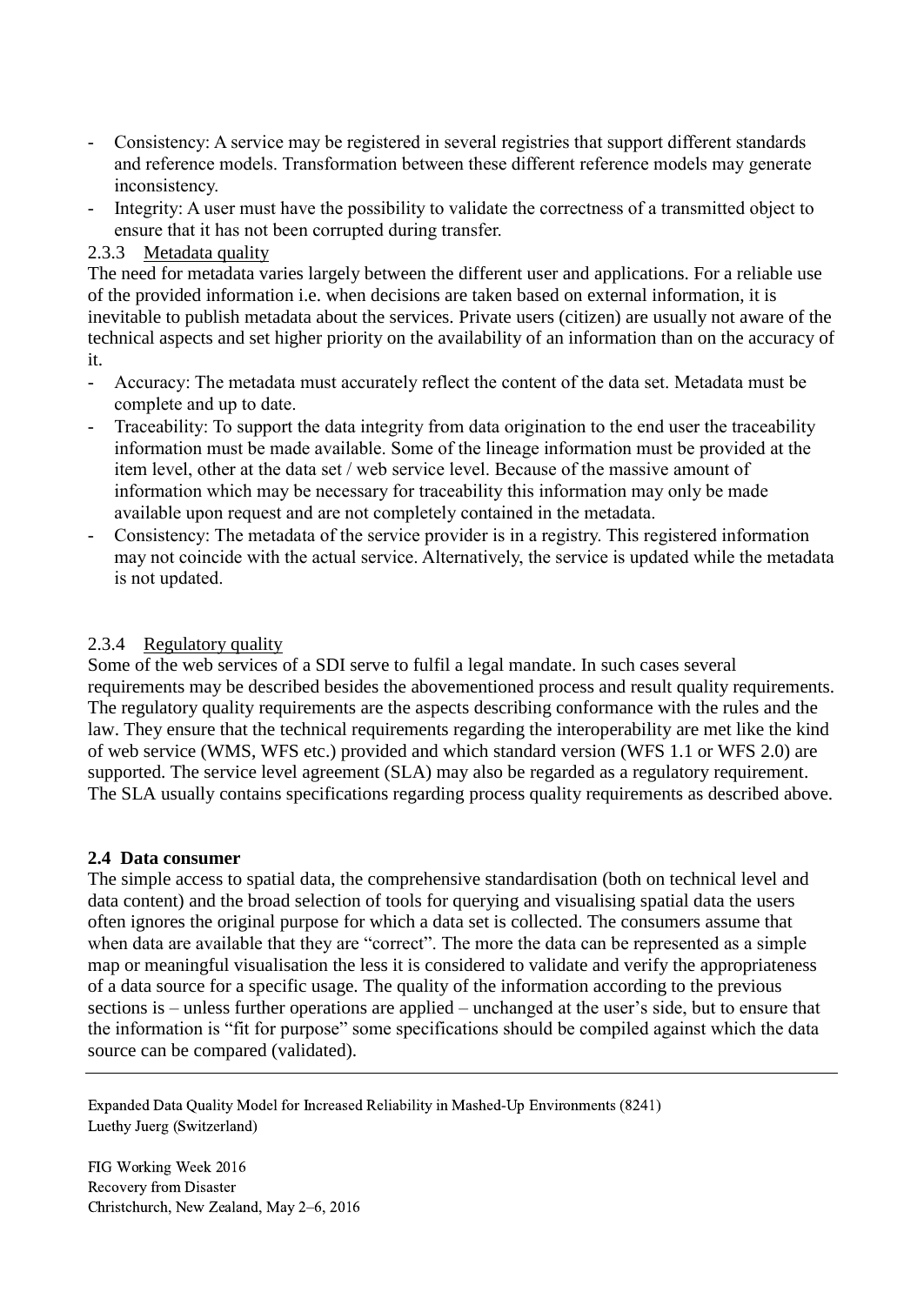Hence, the data consumers must be sensitised for appropriate selection and combination of data sets. Because with the provision of feature based web-services the control over data is with the user they must be made aware of potential misuse and eventually they must ensure algorithmic accuracy and usability.

How can data provider help building up the awareness? Since requests on web-services can be tracked the content and frequency of data deliveries to an IP-address can be monitored even for anonymous users. If thresholds are exceeded the user request may be deviated to a service site where guidelines, background information and metadata are provided.

# **3. APPLICATION**

Free of charge, non-governmental maps services disclaim the responsibility for continuity of the data service and the correctness of the provided data in their service policies. Governmental and moreover cadastral data must put highest priority for correct, reliable and trustable data and the contingency of data services also under adverse conditions. The quality model presented in this paper serves as guideline for the further development of the SDI of the canton of Zurich and of a regional SDI. For cadastral data the formal aspects of the presented quality model is for large part implemented (DPS including feature capture rules, detailed data model and portrayal rules, continuous quality assessment and corrective action). Following the requirement imposed by Federal Act on Geo-Information all spatial data sets provided by the canton or its municipalities must be technically harmonised. The cantonal authority initiated a project for the development of DPS for each data set. For each topic a project team is put together in which all relevant know how must be represented. Thanks to this approach it can be ensured that the approximate 200 different data sets from all kind of topics (infrastructure, planning, agriculture, biodiversity etc.) will have a harmonised basis. This basis will also include the required quality level for the data sets. Due to the discussion of the different users represented in the project teams a comprehensive view on the required QoS of the cantonal SDI can be built up. On the other side every participant of the project teams will become sensitised for potentials of mash-ups but also on the potential misinterpretation of data if used in the wrong context.

In the next phase a transition from the historically grown SDI to a more specifications and requirements based infrastructure must be initiated. The introduction of the Cadastre 2014 for the entire area of the Canton is an important driver for the implementation of the core quality elements traceability and integrity. This will require fundamental change of existing infrastructure and will therefore not be established for the entire SDI from begin on. But when data sets with formal DPS will be published through the SDI more attention has to be paid on the fulfilment of the QoS factors result quality and regulatory quality.

### **4. CONCLUSION**

Considerations to the quality of spatial data are not new. Changes of technical methods for data storing, capturing, presentation and use require a different view on the quality model. The broad use of spatial data through web-services, the rising importance of mesh-up, data linking and the shift from data providers to service brokers and data users is not covered by existing quality models. The

Expanded Data Quality Model for Increased Reliability in Mashed-Up Environments (8241) Luethy Juerg (Switzerland)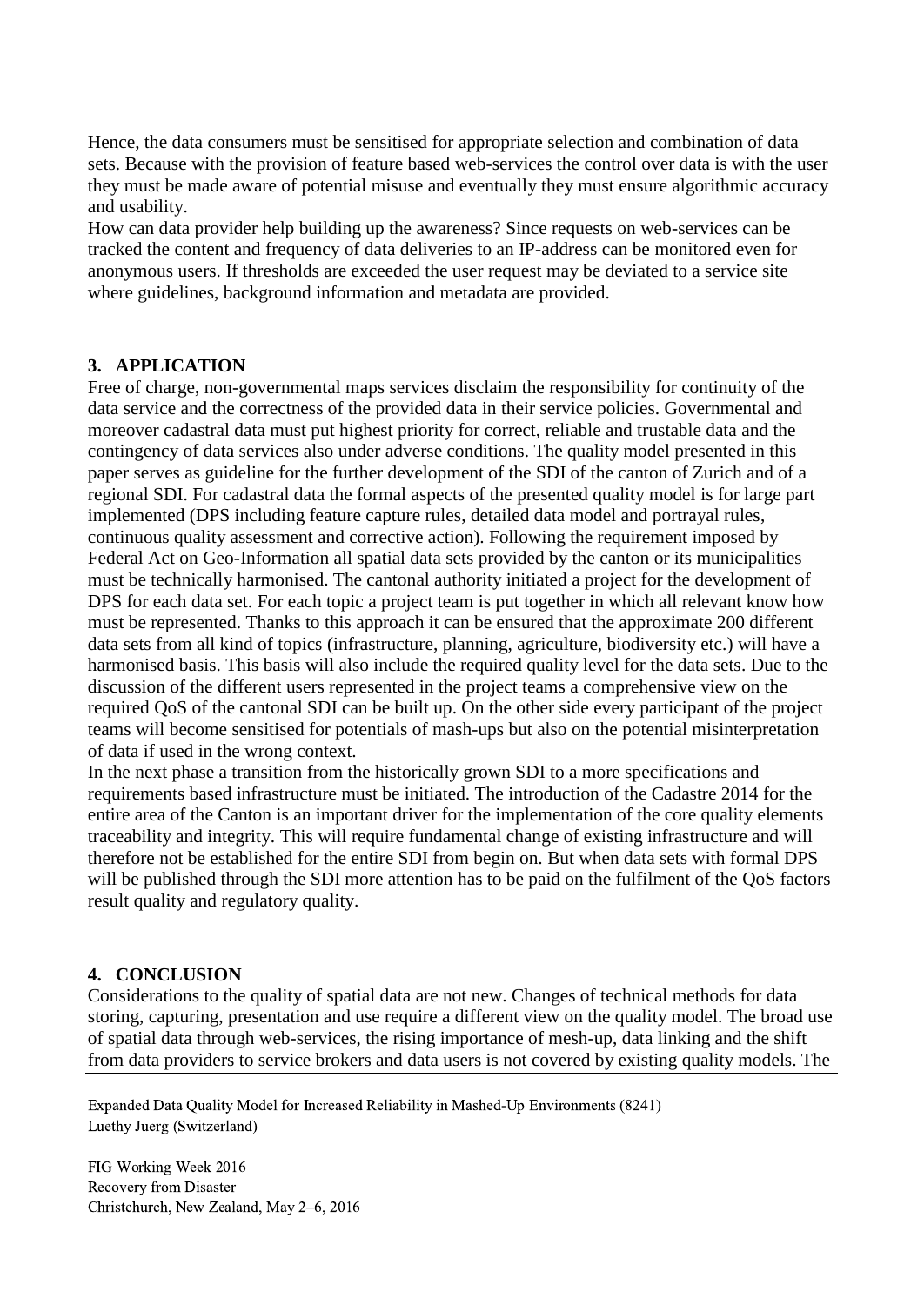data and service provider have to establish a framework for a fully digital information data supply chain for enabling a modern and reliable cadastral information service. In a future SDI an end user must have the possibility to verify the suitability of the data source for the given purpose and the correctness of data based on a comprehensive documentation of the data chain. Traceability for every data item is for data sets with a high relevance indispensable for ensuring the reliability. The second major improvement for reliability comes with the integrity requirement: The integrity focuses on the process and service quality ensuring that data is not lost, uncontrolled altered or corrupted between origination and consumption. The presented model is a viable approach and in parts already transferred into practise.

### **REFERENCES**

- Brugman, B., Tijssen, T., & van Oosterom, P. (2011). Validating a 3D topological structure of a 3D space partition. In Advancing geoinformation science for a changing world (pp. 359-378). Springer Berlin Heidelberg.
- Eurocontrol (2007), Final Report for the Draft implementing rule on aeronautical data and information quality, Edition 2.0, 16 October 2007, 237 p. – http://www.eurocontrol.int/sites/default/files/article/content/ documents/singlesky/mandates/20071016-adq-final-report-v2.pdf (last accessed February 10 2016)
- European Commission (2007). Inspire network services performance guidelines. INSPIRE Consolidation Team, 2007.
- ISO 9000 (2015). ISO 9000:2015, Quality Management. ISO International Organization for Standardization, Geneva.
- ISO 19131 (2007). ISO 19131:2007, Geographic information -- Data Product Specifications. ISO International Organization for Standardization, Geneva.
- ISO 19157 (2013). ISO 19157:2013, Geographic information -- Data quality. ISO International Organization for Standardization, Geneva.
- Kaufmann J. and Steudler D. (2012). Common Data Integration Concept. In Steudler D. and Rajabifard A. (Editors). Spatially Enabled Society, FIG Report 58, FIG Denmark, Copenhagen, pp 23-28.
- Lüthy, H. J.. (2008). Entwicklung eines Qualitätsmodells für die Generierung von Digitalen Geländemodellen aus Airborne Laser Scanning (Vol. Nr. 95, Mitteilungen / Institut für Geodäsie und Photogrammetrie an der Eidgenössischen Technischen Hochschule Zürich). Zürich.
- Lüthy H. J. (2014). An integration platform for a spatially enabled society. in Steudler D. (Editor), CADASTRE 2014 and Beyond. FIG Report 61, FIG Denmark, Copenhagen, pp. 43-48.
- Lüthy H. J., Kaul, C. (2015). Demands for a spatial information infrastructure fit for Cadastre 2034. FIG Working week 2015, From the Wisdom of the Ages to the Challenges of the Modern World. Sofia, Bulgaria,17-21 May 2015
- Medeiros, P. (2009). Quality Assessment for Geographic Web Services (Doctoral dissertation, Master Thesis, universidade tecnica de lisboa).
- NCDCDS (1988). National Committee for Digital Cartographic Data Standards, N., 1988. The proposed standard for digital cartographic data. The American Cartographer, 15: 9-140.

Expanded Data Quality Model for Increased Reliability in Mashed-Up Environments (8241) Luethy Juerg (Switzerland)